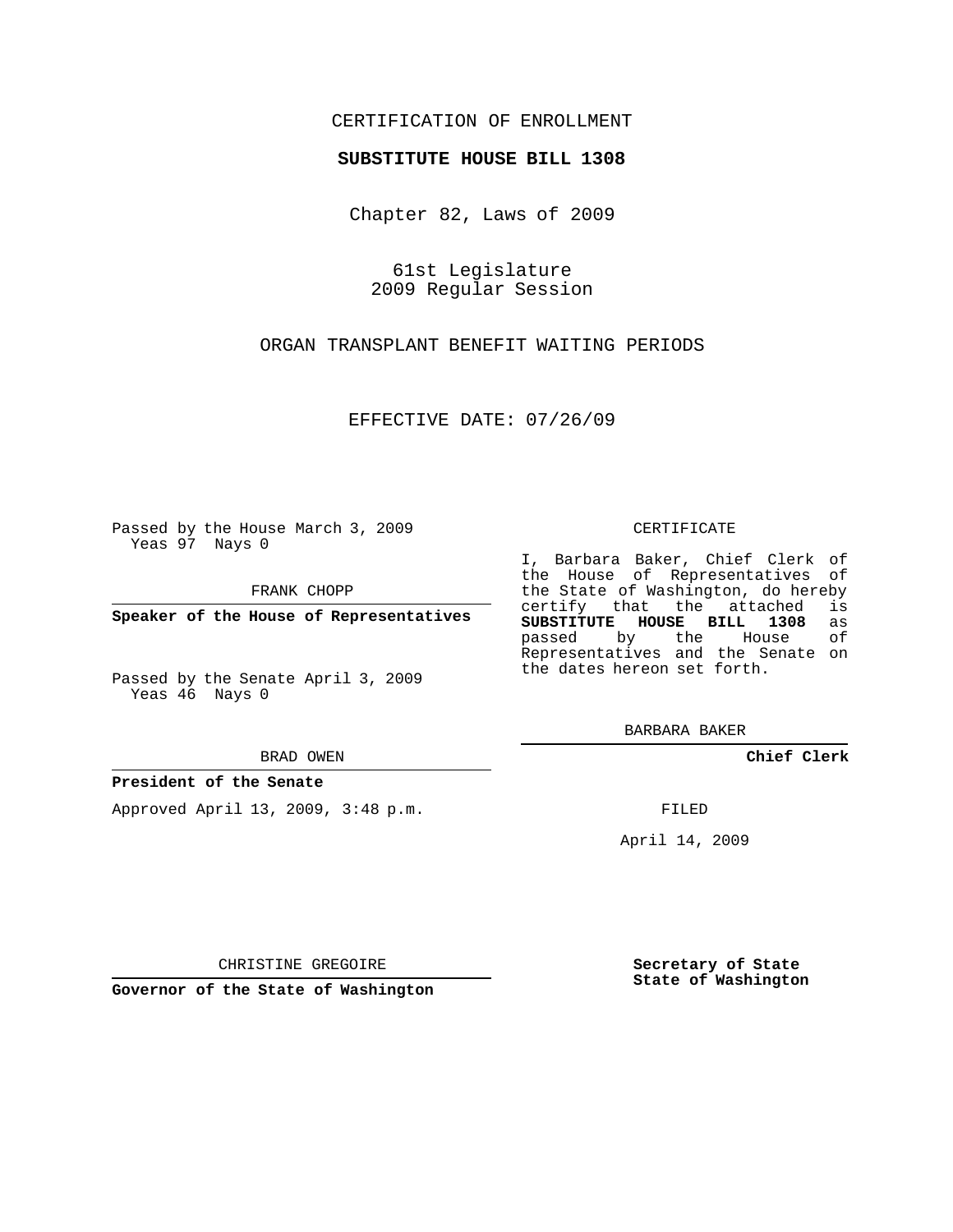# **SUBSTITUTE HOUSE BILL 1308** \_\_\_\_\_\_\_\_\_\_\_\_\_\_\_\_\_\_\_\_\_\_\_\_\_\_\_\_\_\_\_\_\_\_\_\_\_\_\_\_\_\_\_\_\_

\_\_\_\_\_\_\_\_\_\_\_\_\_\_\_\_\_\_\_\_\_\_\_\_\_\_\_\_\_\_\_\_\_\_\_\_\_\_\_\_\_\_\_\_\_

Passed Legislature - 2009 Regular Session

## **State of Washington 61st Legislature 2009 Regular Session**

**By** House Health Care & Wellness (originally sponsored by Representatives Driscoll, Hinkle, Cody, Sells, Wood, Morrell, Kelley, Clibborn, Moeller, Pedersen, Hudgins, Ormsby, Parker, Chase, Kenney, Goodman, Bailey, Simpson, Herrera, and Nelson; by request of Insurance Commissioner)

READ FIRST TIME 02/20/09.

 1 AN ACT Relating to reducing organ transplant benefit waiting 2 periods based upon prior creditable coverage; adding a new section to 3 chapter 48.43 RCW; and creating a new section.

4 BE IT ENACTED BY THE LEGISLATURE OF THE STATE OF WASHINGTON:

 NEW SECTION. **Sec. 1.** It is the intent of the legislature to reduce organ transplant benefit waiting periods for covered persons who have had prior continuous coverage and have changed health carriers or health benefit plans.

 9 NEW SECTION. **Sec. 2.** A new section is added to chapter 48.43 RCW 10 to read as follows:

 (1) For each health benefit plan that is issued or renewed on or after January 1, 2010, a health carrier shall reduce any organ transplant benefit waiting period by the amount of time a covered person had prior creditable coverage. Benefits provided are subject to all other terms and conditions of the health benefit plan, including but not limited to any applicable coinsurances, deductibles, and copayments.